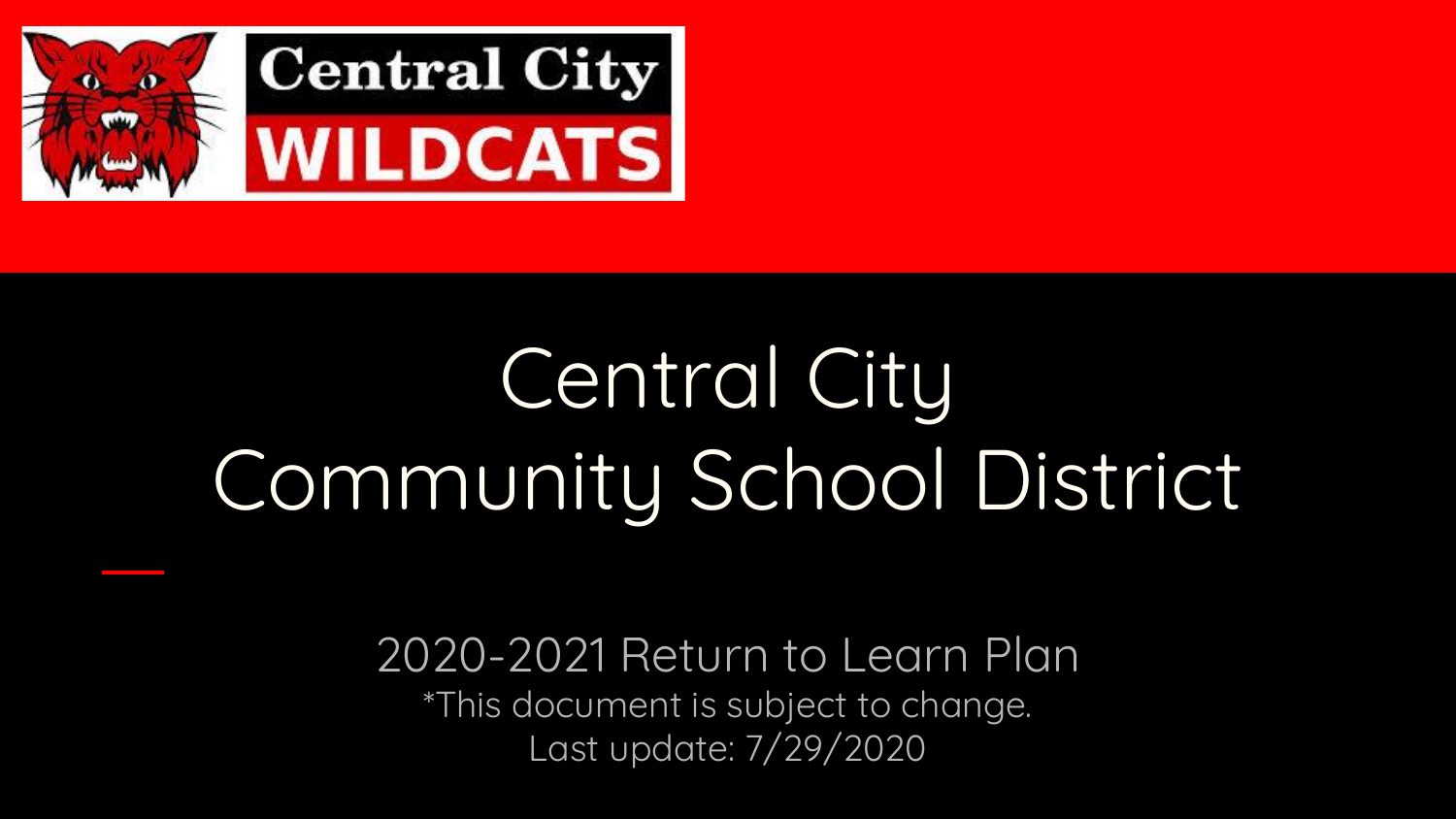# **Outline**

- Updates on Return to Learn Plan
	- Elementary and Secondary Plans
	- At-Home Virtual option (PK4-12)
- Safety
	- Face coverings
	- Temperature screenings
	- Reporting COVID-19 symptoms/Cases
	- Classroom structure/layout
	- Meal times
	- Recess
	- Band/Choir/P.E./Assemblies
	- Cleaning of facilities
	- Signage
- General
	- Technology/Attendance
	- Transportation
	- Arrival/Drop-off Procedures
	- Volunteers/Visitors
	- FAQ/Contact Info

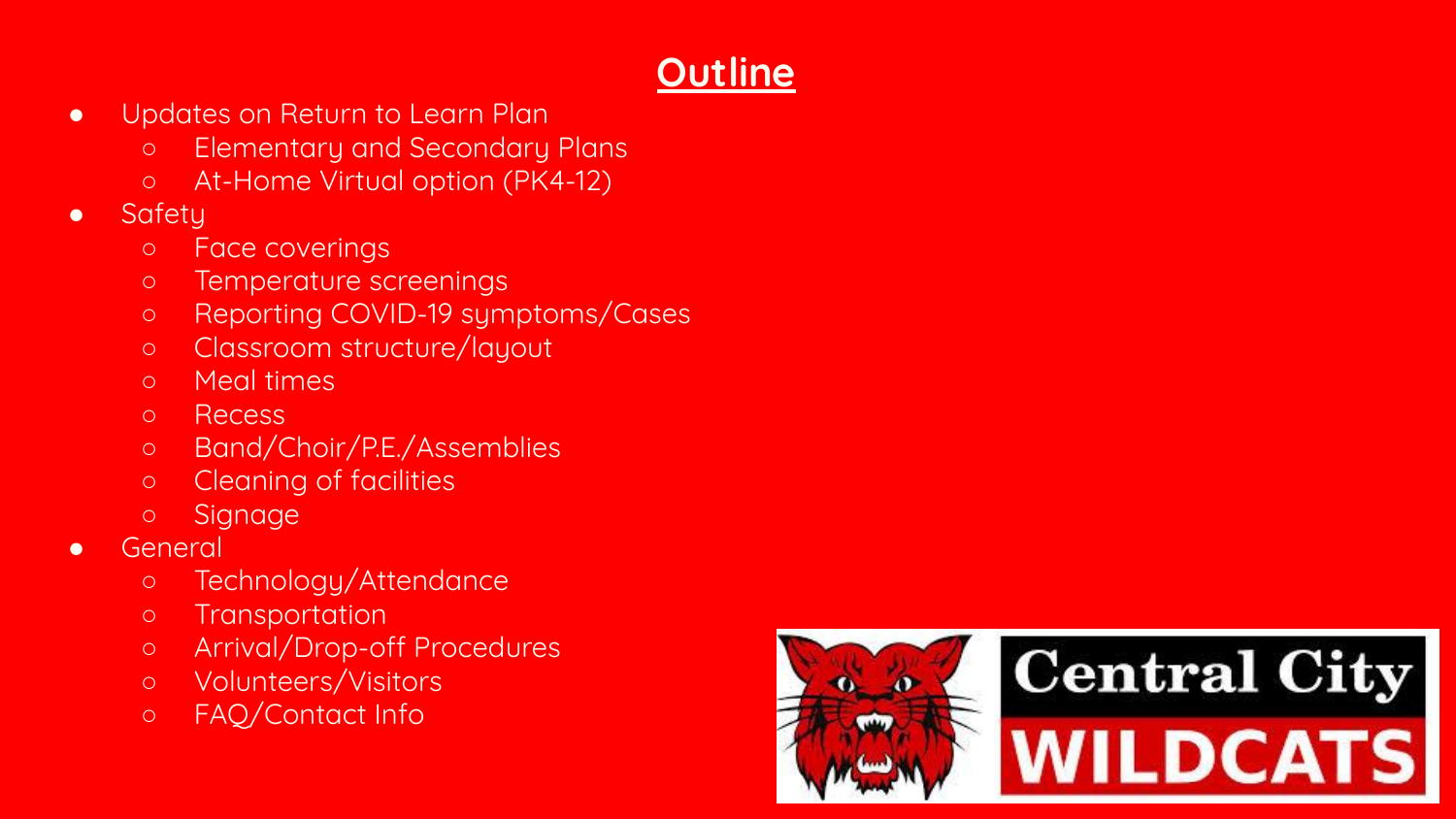#### **Updates to the Return to Learn Plan**

Our return to learn plan continues to be a fluid document as we gain new information from the Governor, Department of Education and Linn County Health.

This slideshow will represent our current plans for families as was approved by the Board of Education on 7/29/2020.

We are preparing for the start of the year by offering the safest model allowed by the Governor at this time. It is very possible that we may need to revise our plan again depending on the status of COVID-19 in our community. We appreciate your flexibility and understanding with this matter.

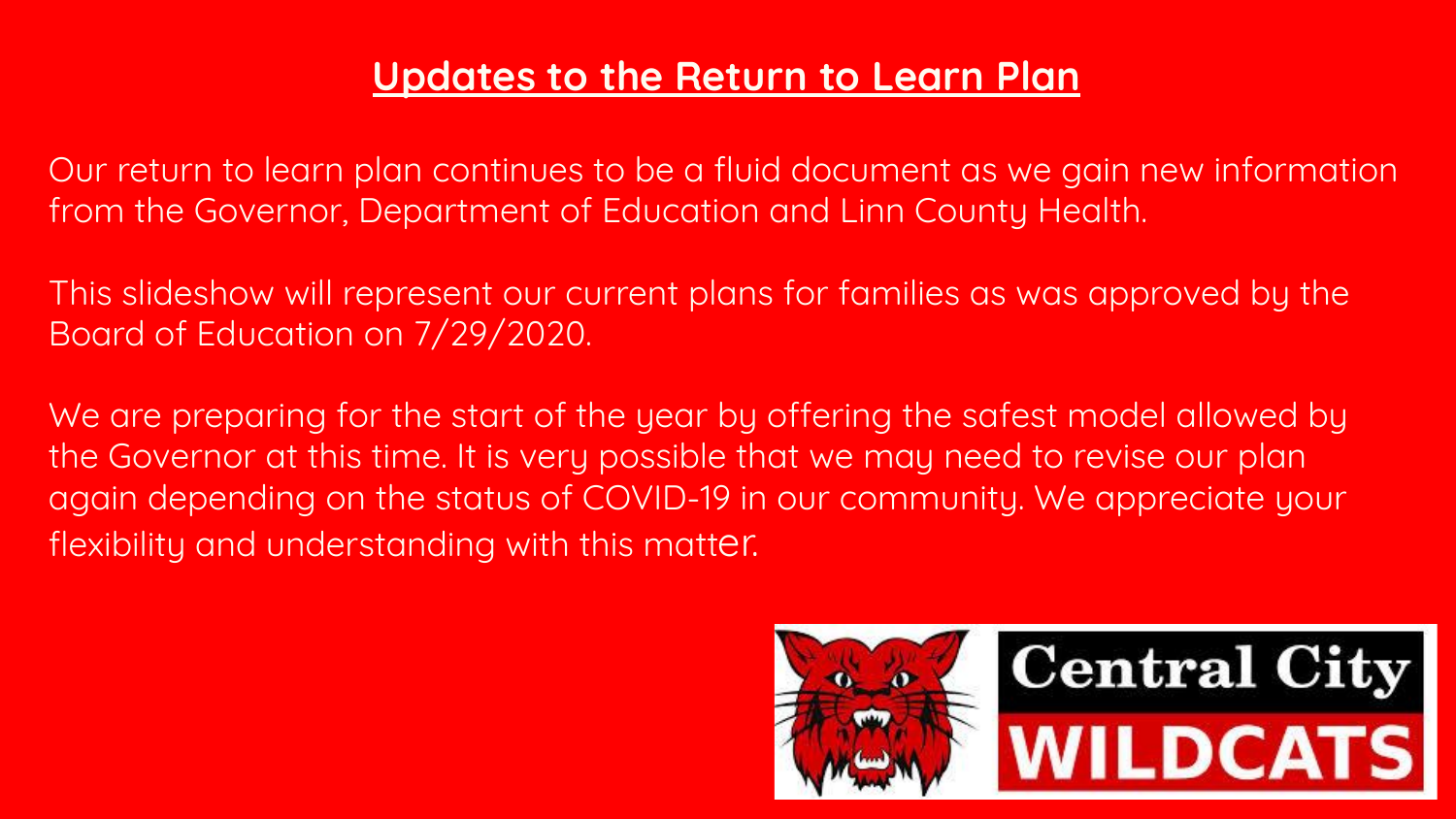## **Elementary Plan**

- Central City Elementary plans to begin instruction with all students, PreK4 5th, in a face-to-face setting at school on August 24, 2020.
- Students in PreK4 5th grade will attend school in their homeroom classroom for the day. They will attend lunch in the commons, recess outdoors and go to the specials classroom. Specials will rotate on a monthly, block schedule (i.e. Mrs. Smith's class attends art during September, music during October, etc…).
- PreK3 is currently suspended until at least January 2021.
- PreK4 is limiting class size to allow for social distancing and instruction.
- Please click [here](https://drive.google.com/file/d/1If-yyfwbyI6NZtI-gHeJS9u4zl1eibM3/view) for additional details regarding the elementary.

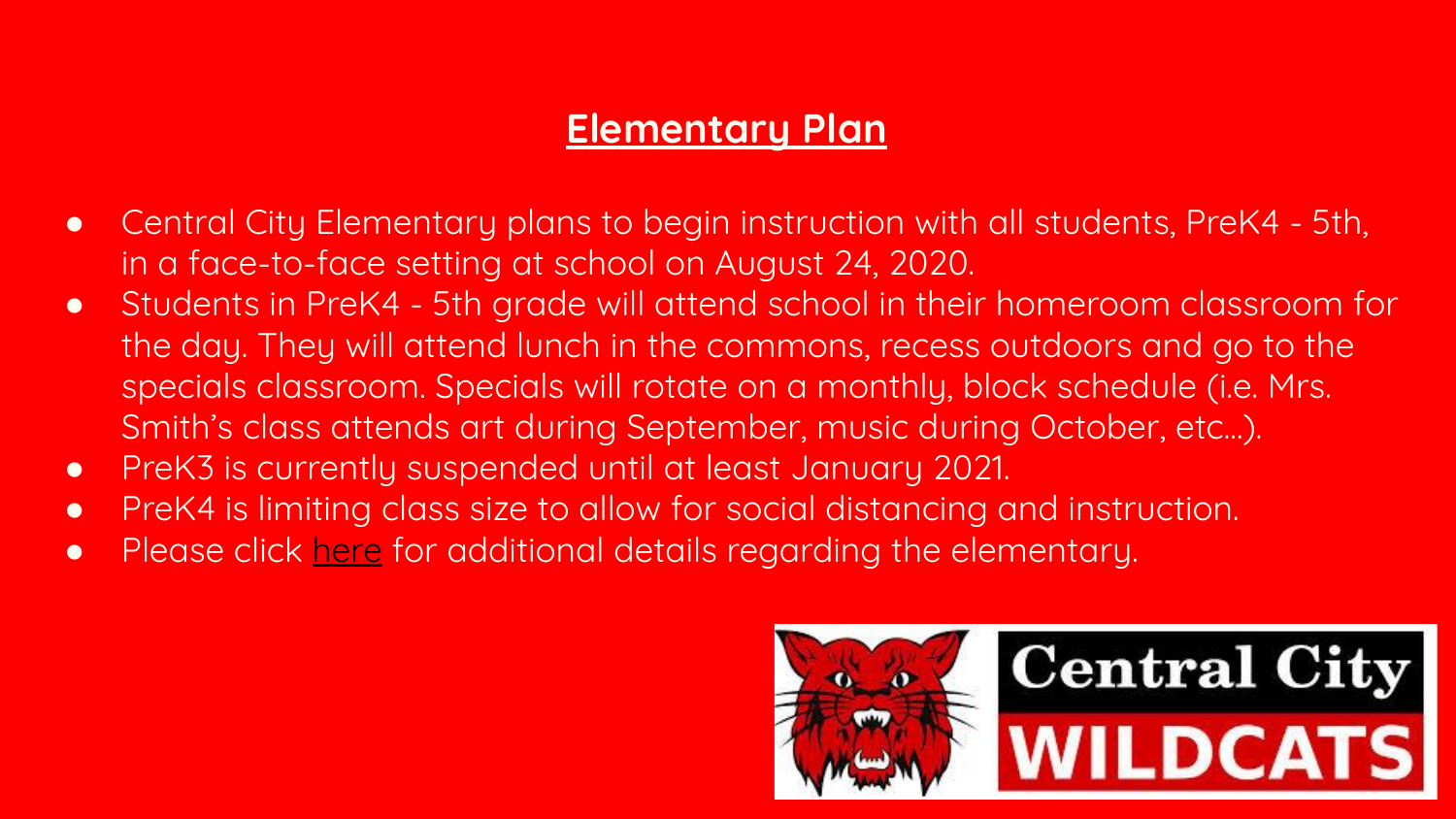# **Secondary Plan**

- Central City Middle/High plans to begin instruction with all students, 6th - 12th, in a face-to-face setting at school on August 24th, 2020.
- Students in grades 6th 12th will be assigned a homeroom teacher. They will report to this teacher and remain in this classroom for the day. Students will complete their classes online using Google Classroom. These students will be offered breaks for masks and other opportunities to communicate with teachers as needed during the day.
- Click on the following link for more details regarding the face-to-face plan: [At-School Learning Plan 6-12](https://drive.google.com/file/d/1yc_hag3yHIjvhtixxcqoUw69h0sMHzDF/view?usp=sharing)

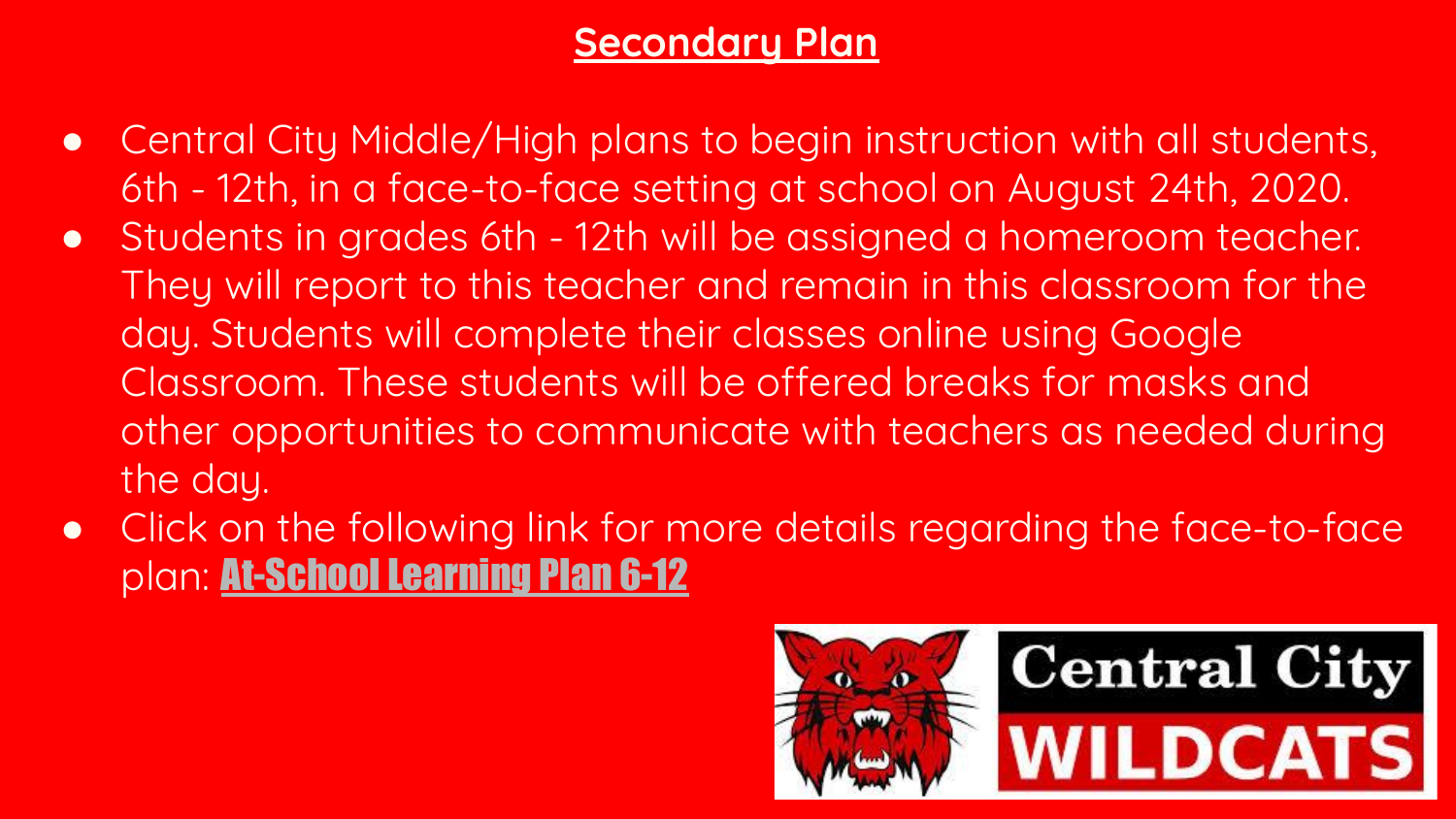## **K-12 At-Home Virtual Learning**

- Families also have the option to choose at-home virtual learning. Students and families will be provided with the necessary materials to learn at home in a virtual setting, including a mac laptop.
- For students in grades 6th 12th, this will continue to be instruction provided on Google Classroom.
- For students in grades K- 5th, we are working on virtual curriculum with access to a Central City teacher.
- Click on the link for more details regarding the at-home secondary virtual plan: [At-Home Virtual Learning Plan 6th-12th](https://drive.google.com/file/d/1F7TKvhOyqH0UewXVpagAp7j4QbMUsch2/view?usp=sharing)

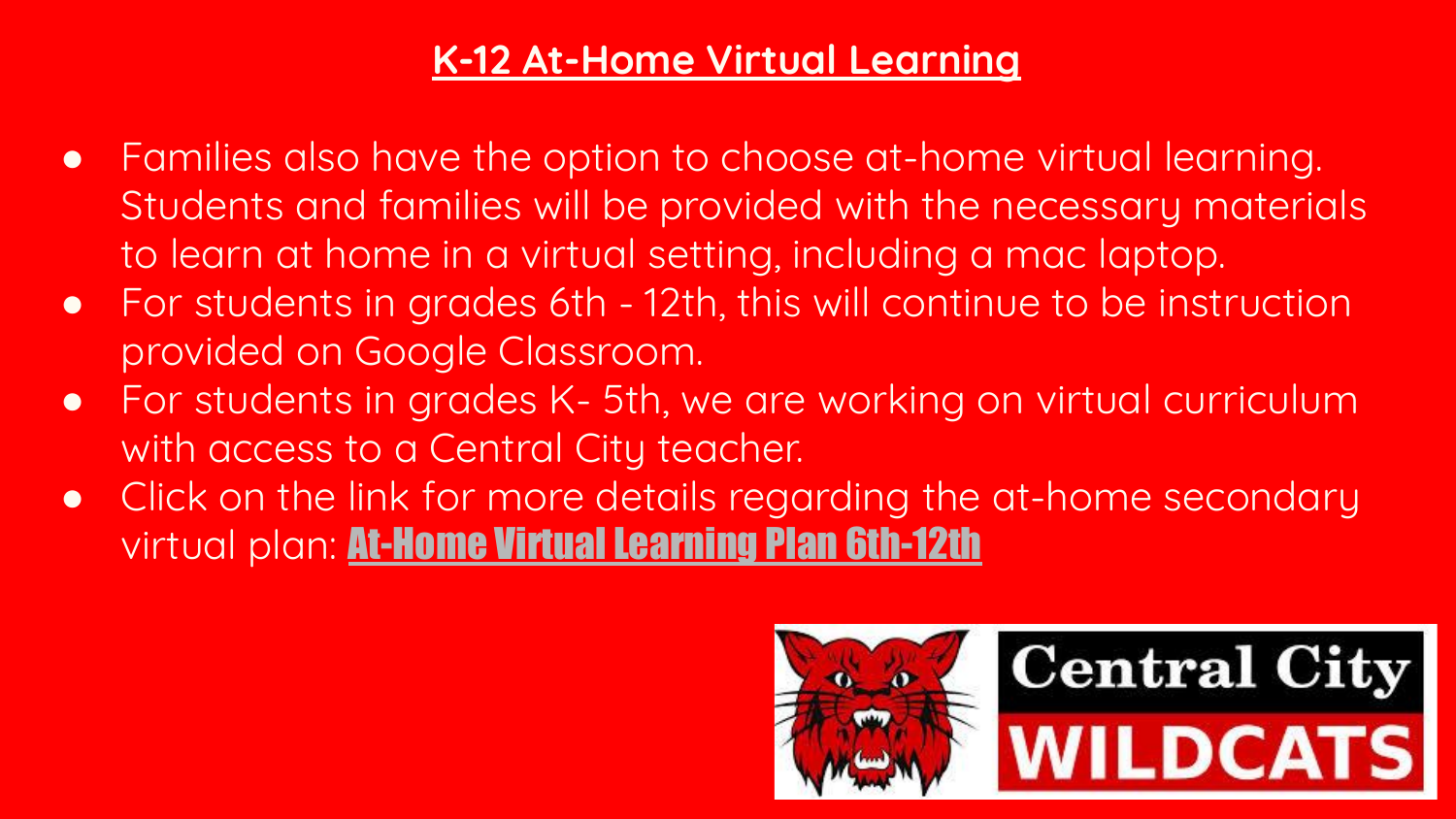### **Safety ~ Face Coverings**

- Students and staff will be required to wear a face covering unless social distancing can be practiced.
- Face coverings will be required for PreK 12 students
- The district will provide:
	- 1 mask per student
	- o 1 mask and face shield per staff member

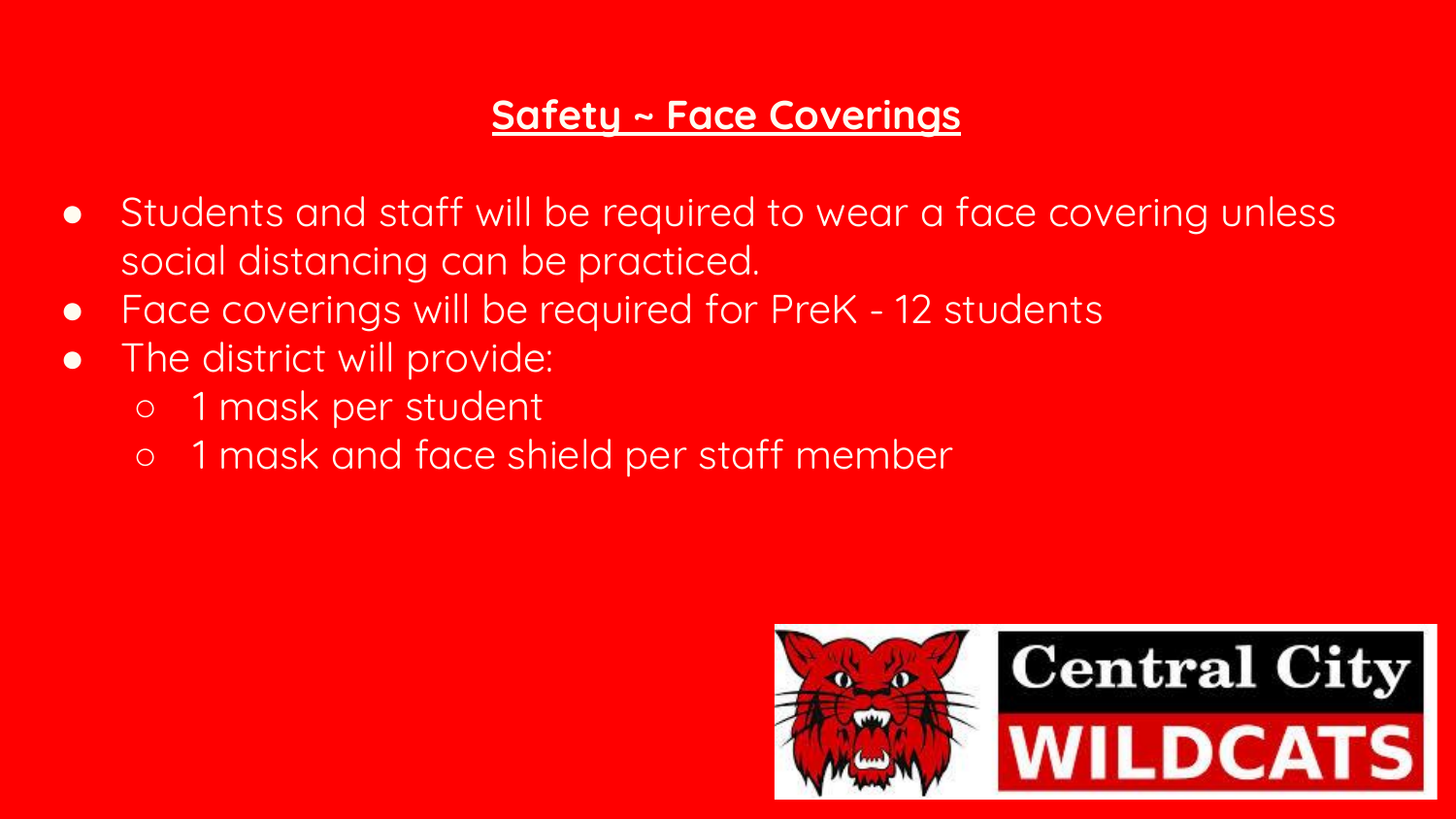#### **Safety ~ Temperature Screenings**

- Students will be required to have their temperature checked at home by their parents/guardians prior to reporting to school each day.
- Staff will be required to check their temperatures before reporting to work each day.
- If a student has a temperature of 100.4 or more they need to stay home.

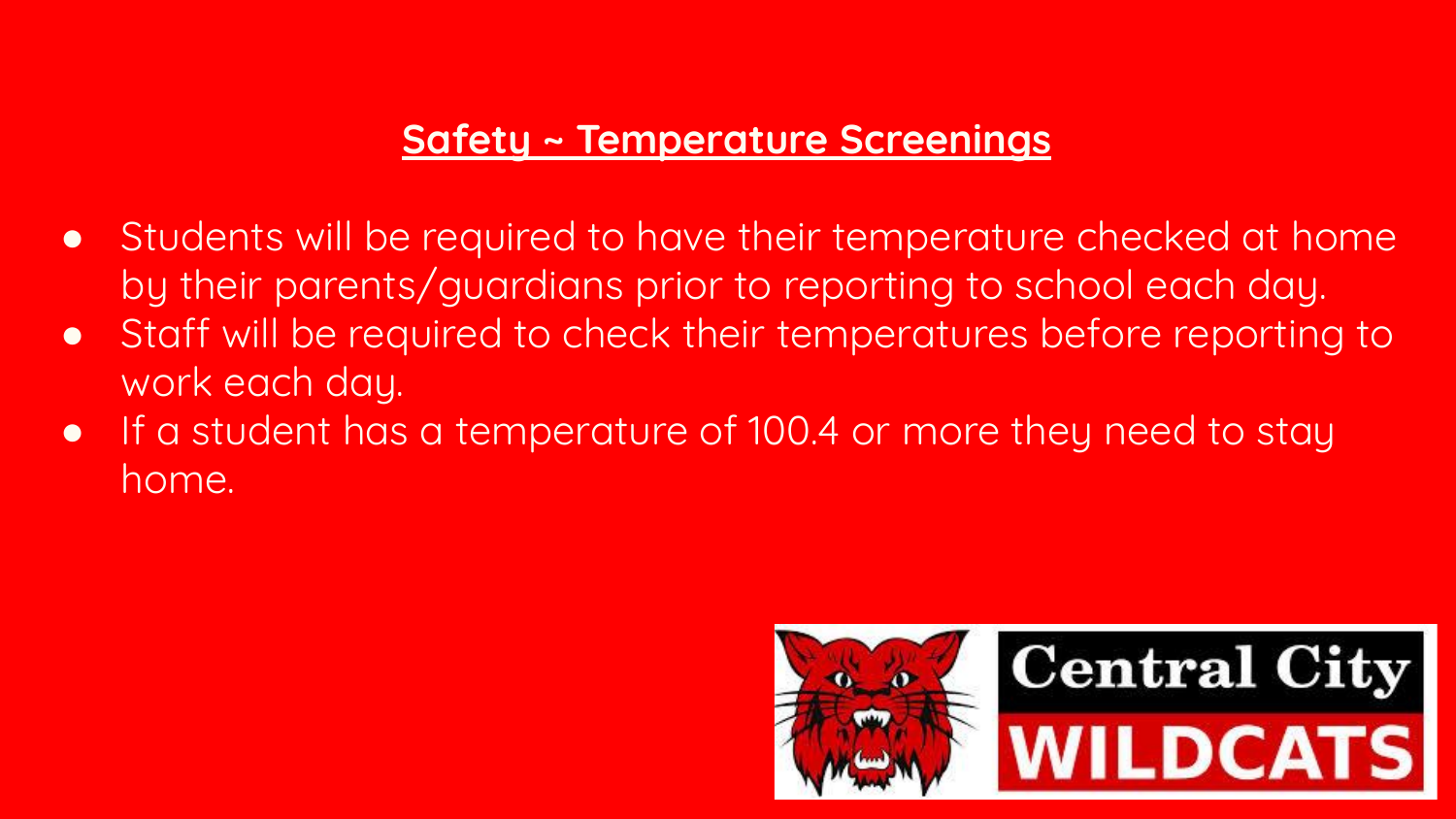### **Safety ~ Reporting COVID-19 Symptoms/Cases**

- Central City will follow the guidelines from the Linn County Public Health regarding symptoms and when to stay home from school. ○ Students that are identified to have a positive case of COVID-19 will be asked to self-isolate at home for 14 days. Anyone who
	- was in contact with that individual (same classroom, sports team, same bus) will also be asked to self-isolate at home for 14 days.
- Students who are exhibiting COVID-19 symptoms or are diagnosed positive must immediately notify the school nurse or building principal.

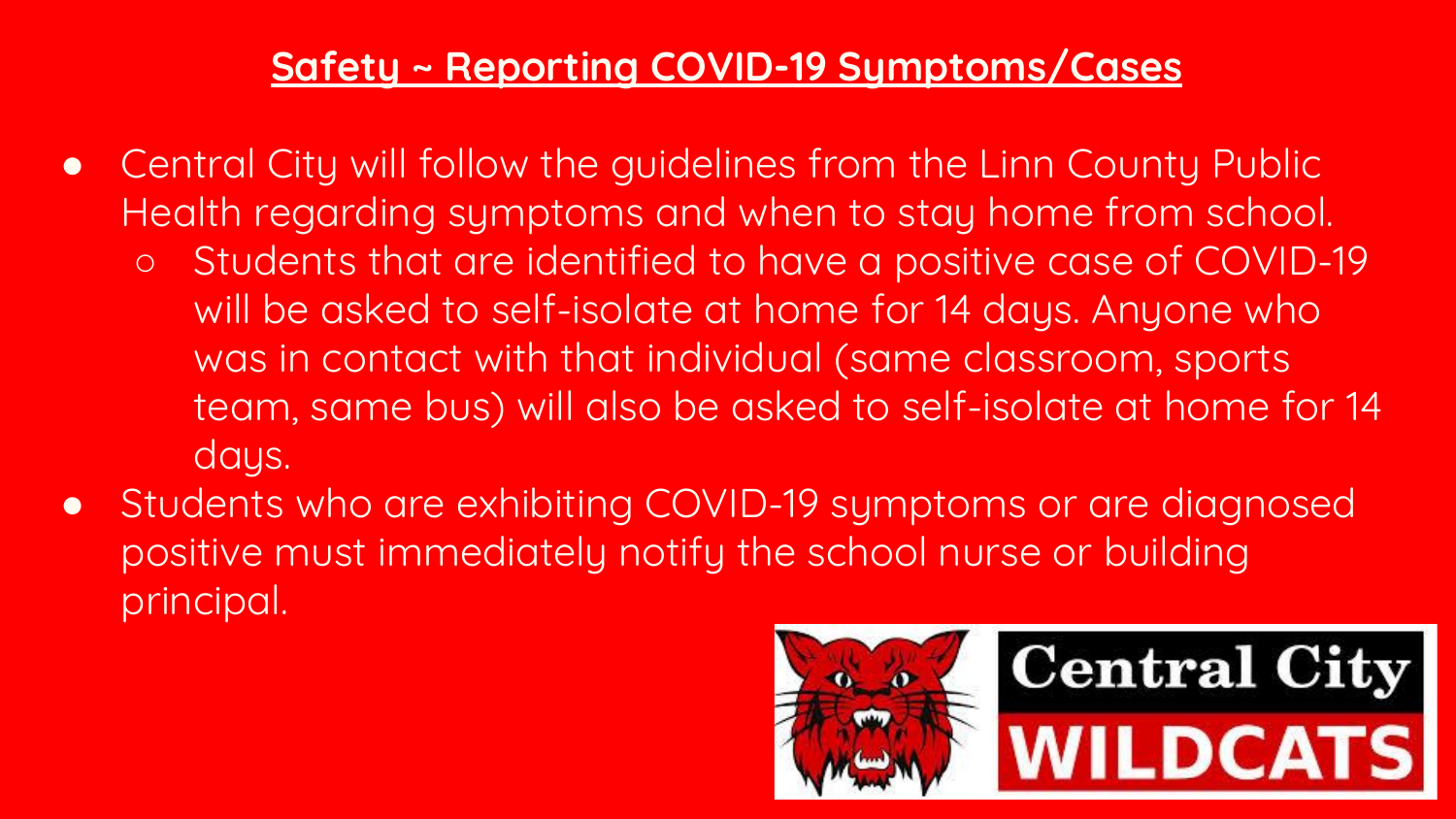## **Safety ~ Classroom Structure/Layout**

● Classrooms will be restructured to abide by social distancing guidelines as much as possible. Students will be seated in desks, facing forward and classrooms will be eliminating soft furniture. Classrooms will look minimal this year to reduce the amount of surfaces to clean and to allow for social distancing.

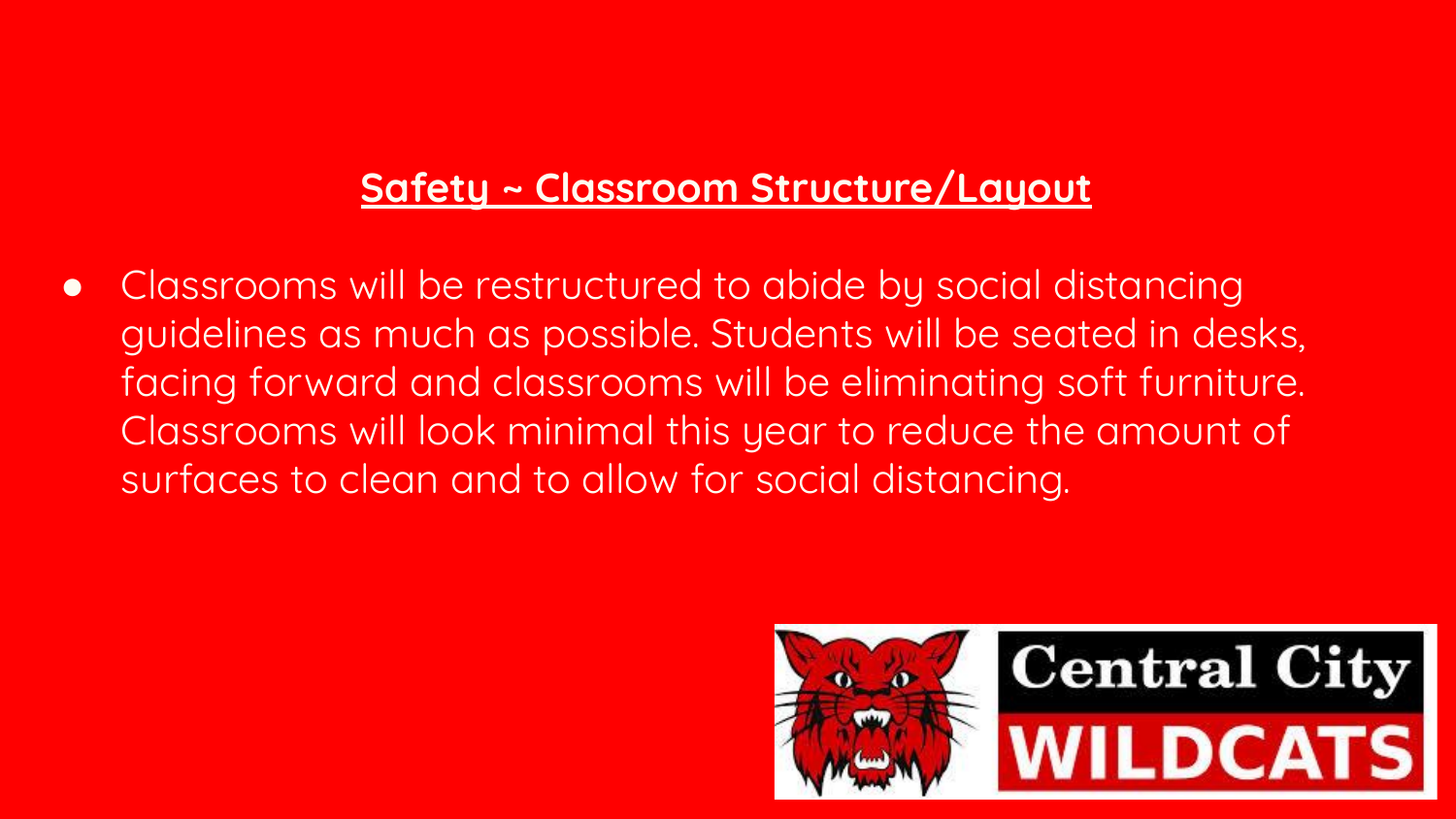## **Safety ~ Meal Times**

- We have created a longer lunch block to allow for students to eat food in a safe space while social distancing.
- Students in grades K-5th will eat in the commons. The lunch tables will have dividers, which will allow 4 students to sit at a table. With the tables set apart, we will be able to have 84 students in the area at a time.
- Students in grades 6th 12th will have lunch delivered to their classrooms. Eating outdoors could also be a potential option for classrooms.
- The self-serve line will be eliminated and all food will be pre-packaged.
- Students are also allowed to bring cold lunch from home.

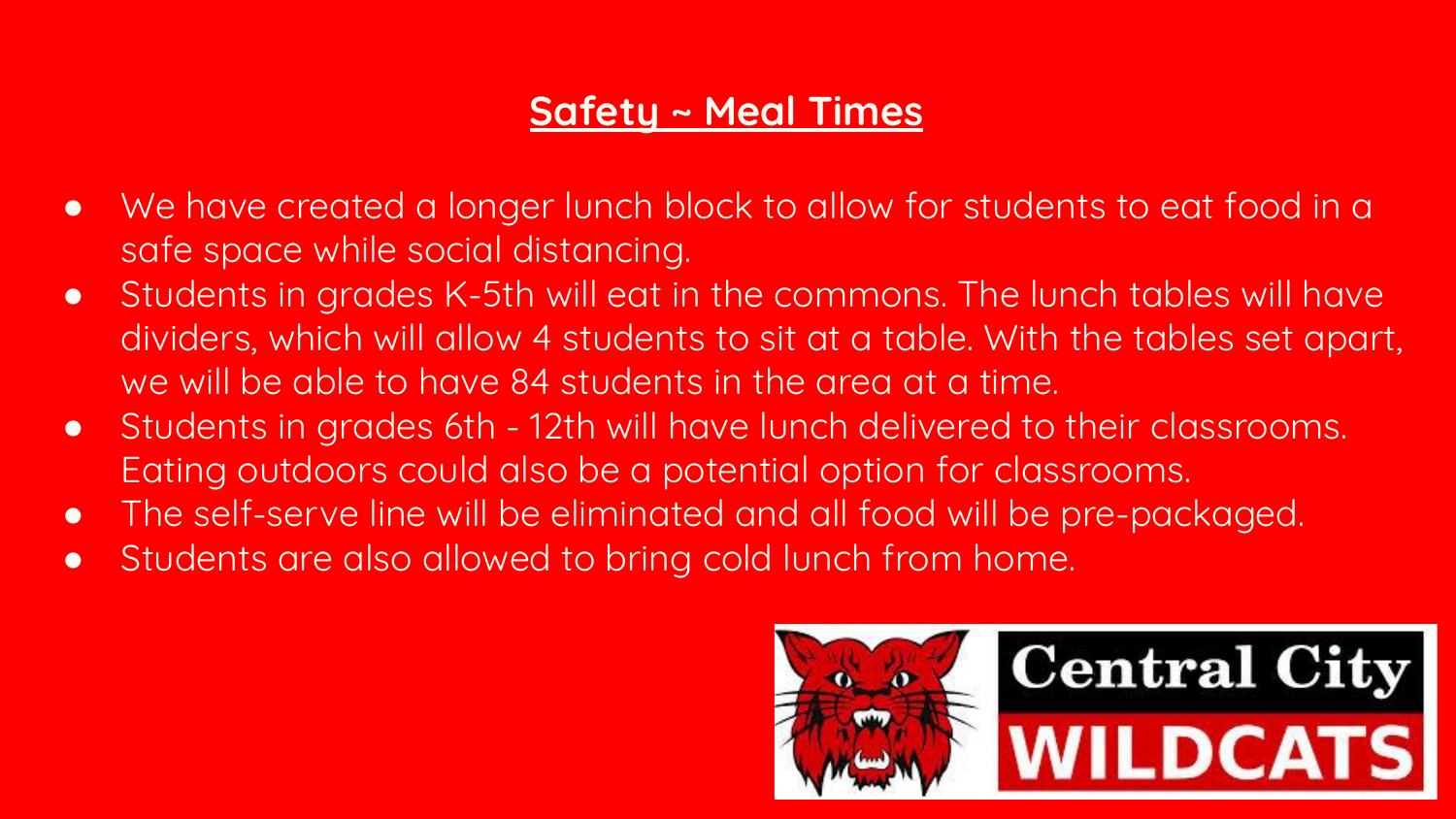#### **Safety ~ Recess**

- Grades K-5th will have recess with one grade level at a time. This will help with social distancing and eliminating exposure to more staff and students.
- Students will be allowed to remove their mask when going outside for recess.
- Students and staff will be required to wash and/or sanitize their hands when entering back into the building.

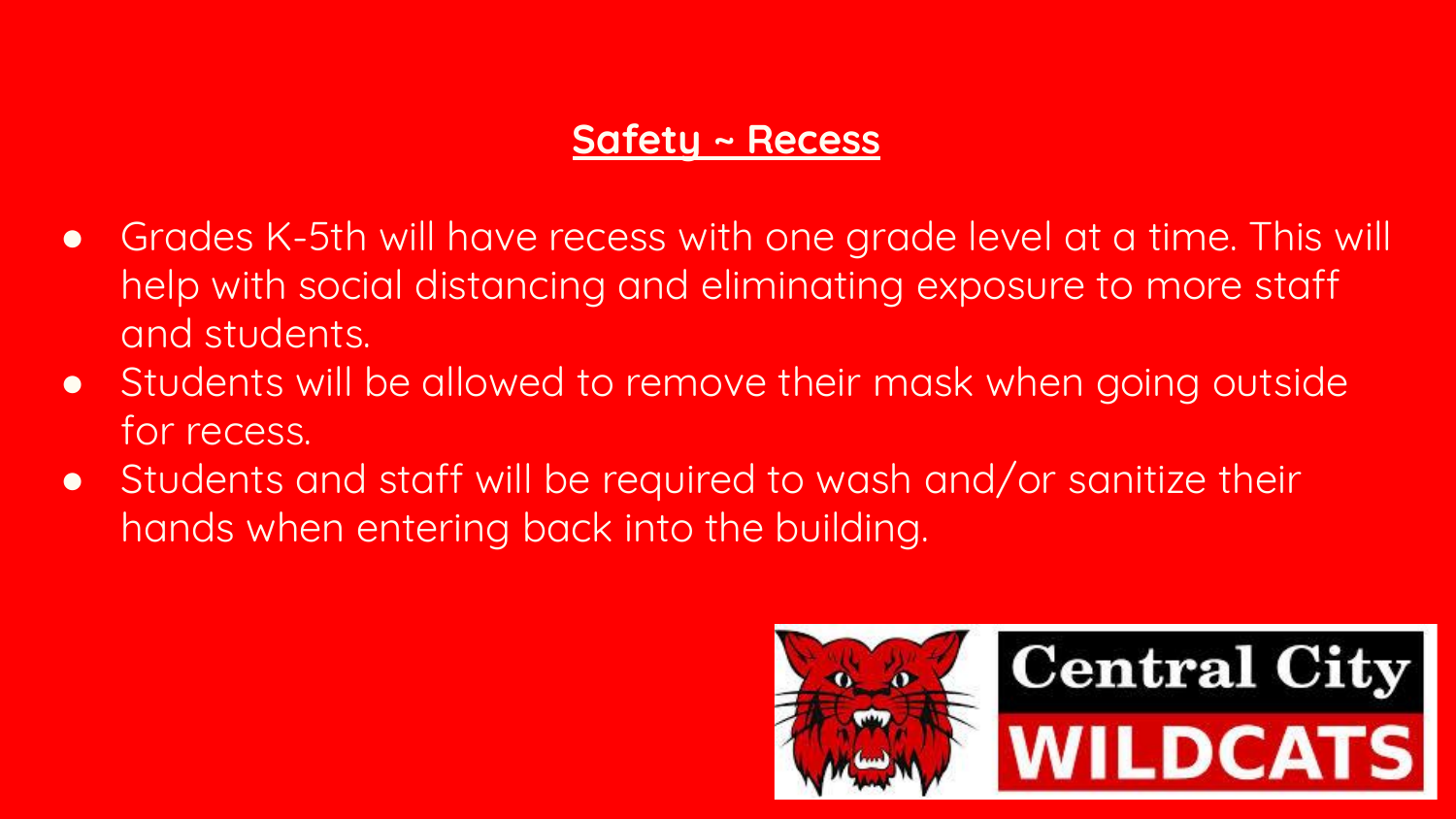# **Safety ~ Band/Choir/P.E./Assemblies**

- For students in grades 6th 12th: band, choir and P.E. will be virtual classes with an opportunity for small group instruction.
- Students in grades K-5th will have block scheduling for P.E. class and will be suspending 5th grade band until at least January.
- There will be no assemblies this year for students and/or community events.

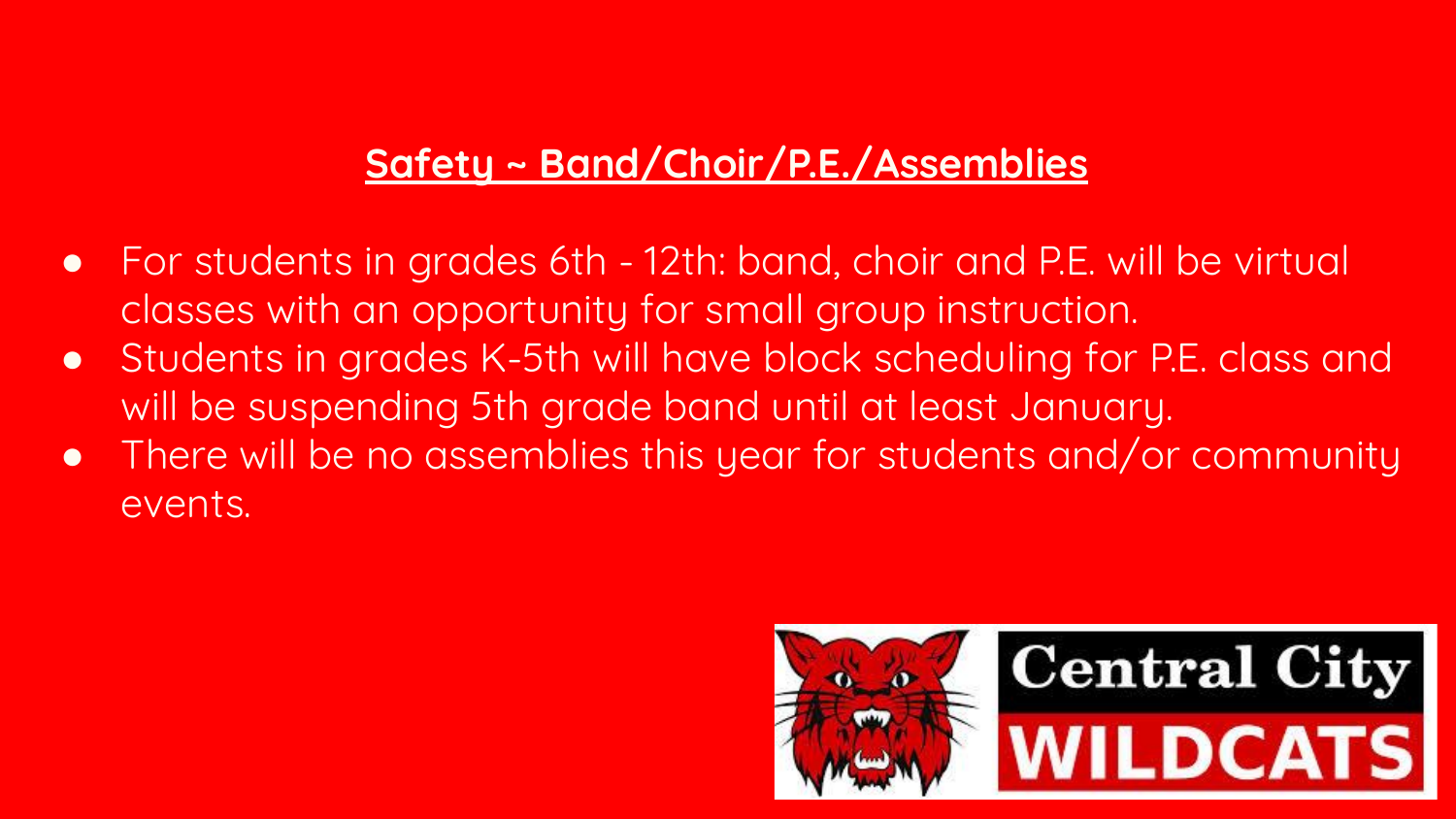# **Safety ~ Cleaning of Facilities**

- Increased emphasis will be placed on cleaning and disinfecting the school and classrooms on a daily and weekly basis.
- Teachers will be provided with appropriate cleaners to use as necessary during the day.
- All rooms will have automatic hand sanitizers and access to refills.
- Physical barriers will be placed in offices and the commons.
- Drinking fountains will be turned off and students/staff will only have access to the water bottle filling stations part of the water fountains.
- Teachers will also provide more opportunities for students to wash hands and/or sanitize throughout the day.

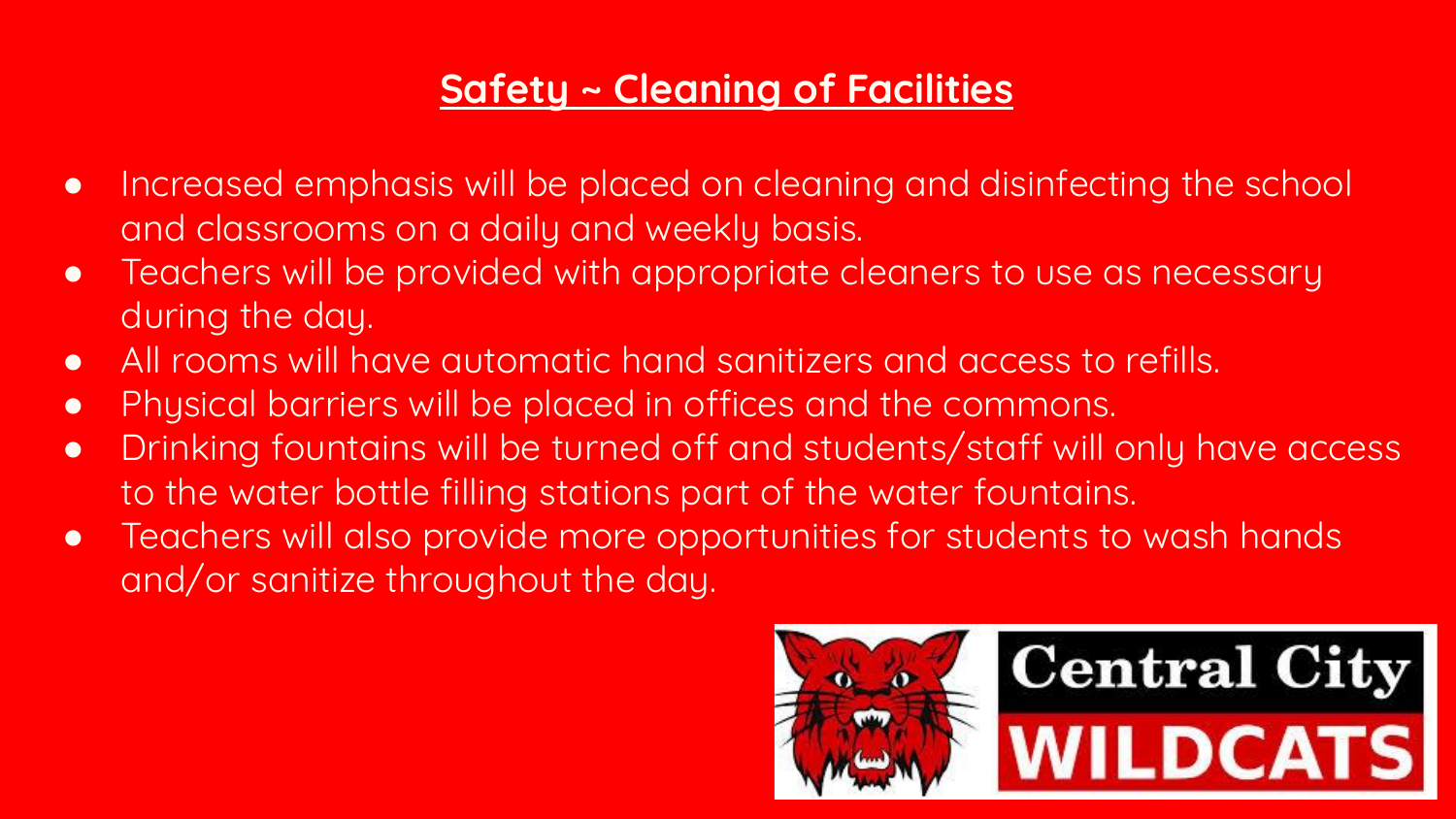#### **Safety ~ Signage**

● Increased signage will be placed around the school to remind students and staff of the current expectations. This will include: social distancing when walking in the hallway, frequent handwashing, wearing face coverings appropriately at all times, symptoms of COVID-19, and new policies that have been put into place.

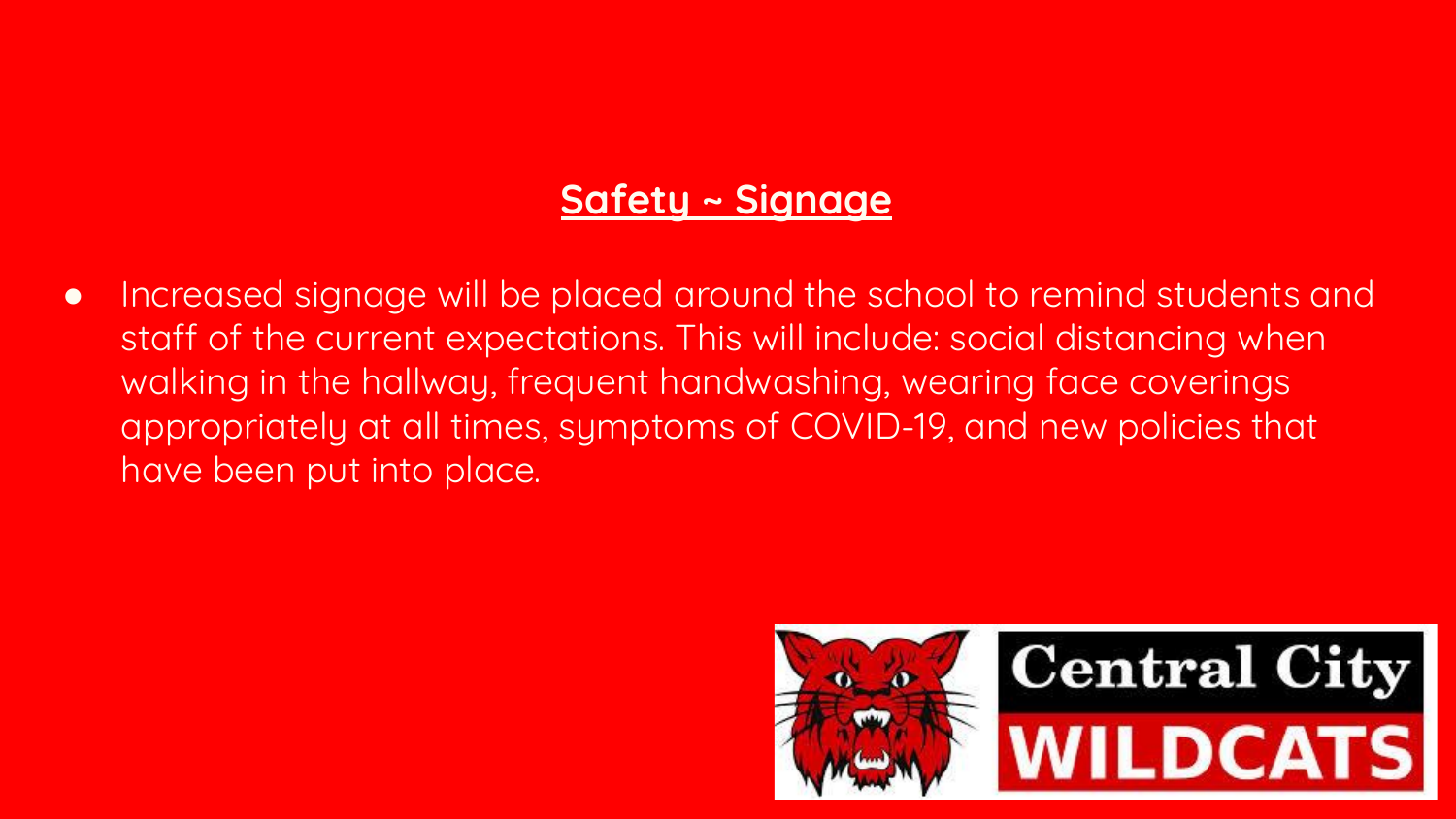## **General ~ Technology/Attendance**

- Attendance will be recorded for students whether they are face-to-face or attending virtually.
- Students in grades K-4th will be assigned an ipad to use both at home and school. Students in grades 5th - 12th will be assigned a Mac Book.

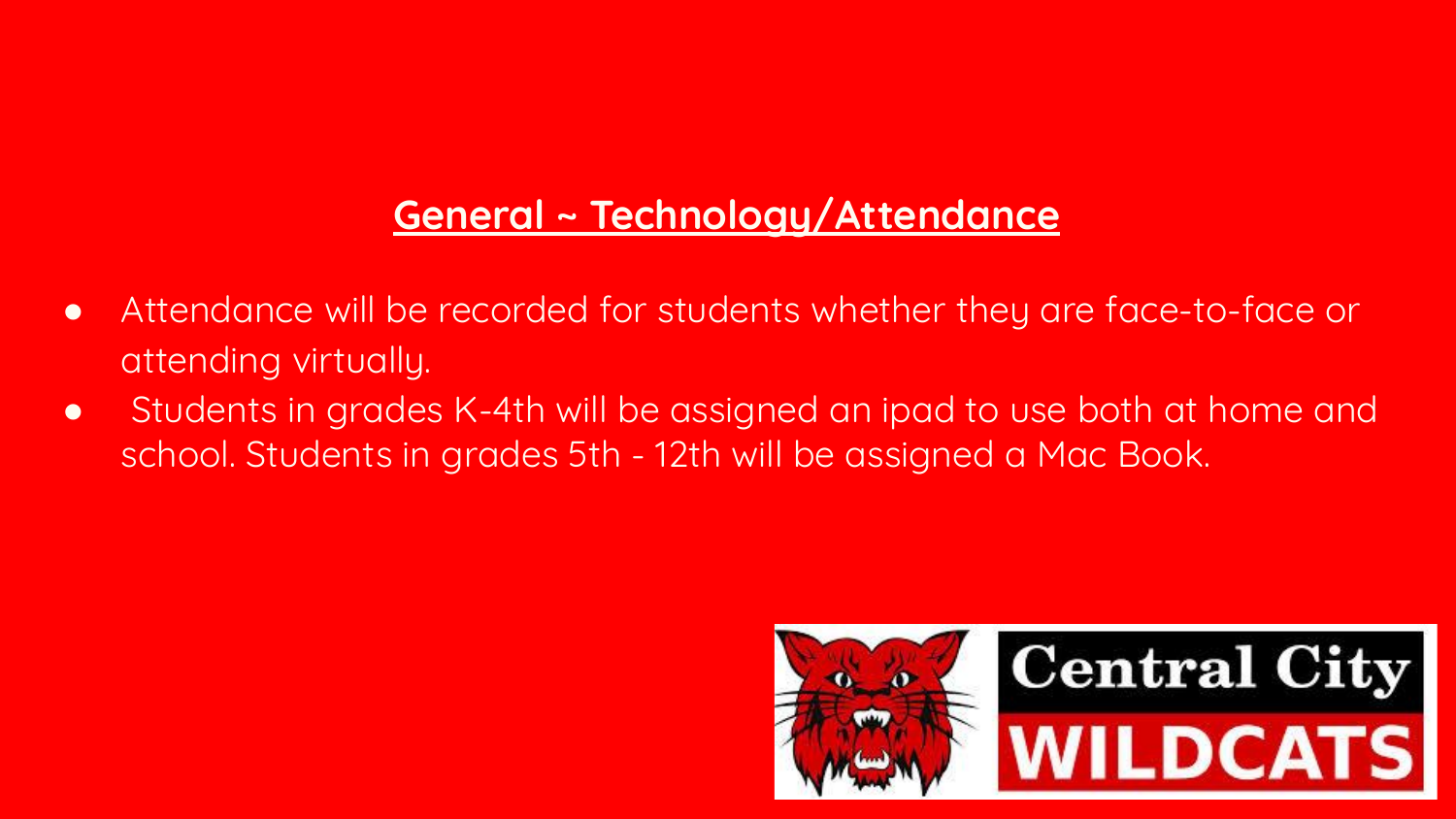#### **General ~ Transportation**

- All students who ride a bus will be required to wear a face covering.
- Students who are in the same family may share a seat on the bus.
- All students will have assigned seats on the bus and spaced for social distancing.
- There will be a decrease in bus capacity as well for social distancing.
- Buses will be disinfected after each route and sanitizer will be available to students on the bus.
- We are encouraging families to drive their students to school if it is possible for your schedule.

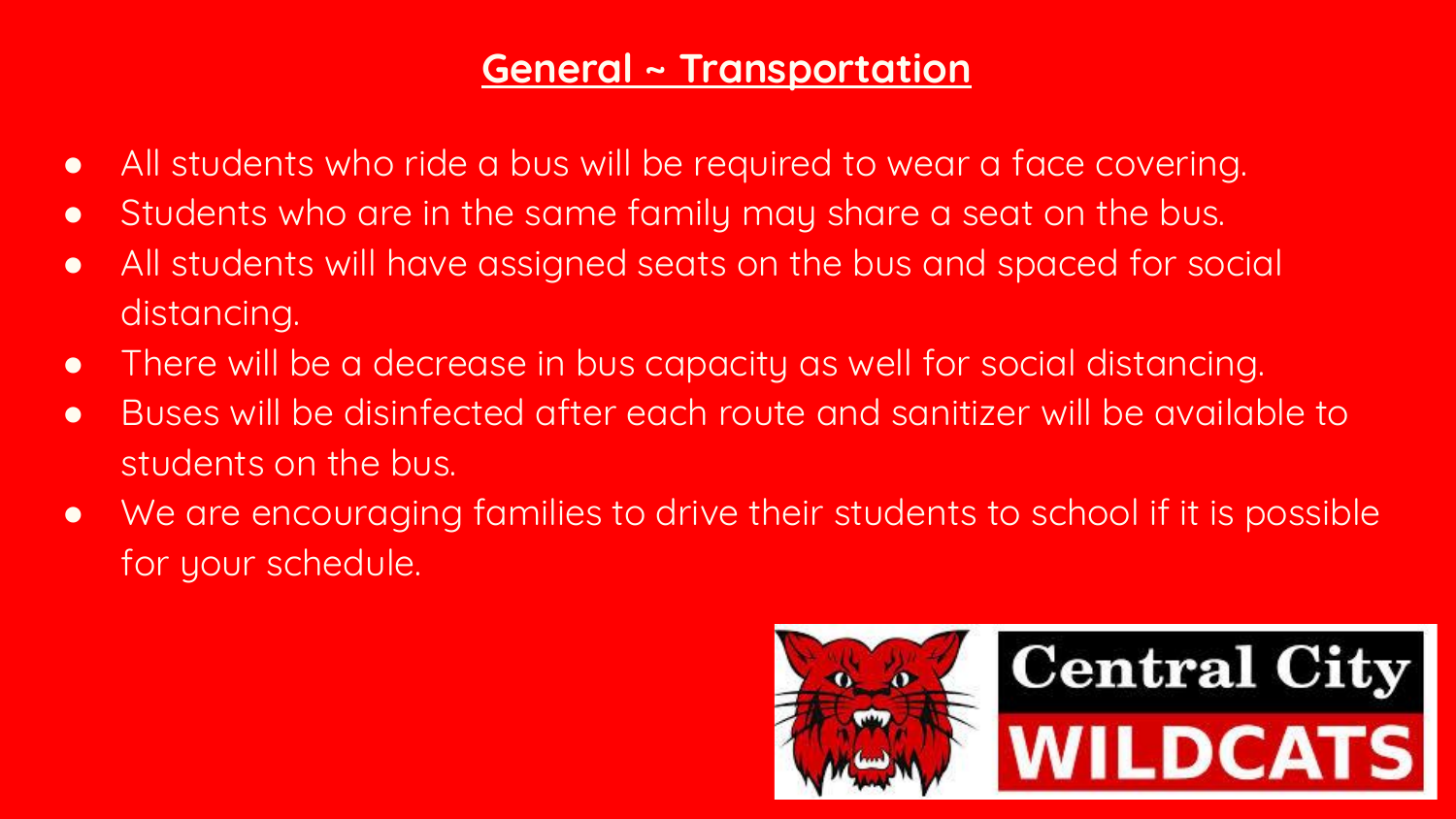## **General ~ Arrival/Drop-Off Procedures**

- Students will be allowed into the building at 7:45. At this time, they will report directly to their homeroom.
- Students eating breakfast will be allowed in the building at 7:30.
- Students in grades K 2nd will enter through Door 3 (main elementary doors) and students in grades 3rd - 5th will enter the building through Door 4 (the next door down from the elementary).
- Students in grades 6th 12th will enter Door 1 (main secondary door) or the student parking lot door.
- Bus students will continue to enter from the back doors.
- Parents will not be allowed to enter the building with students.

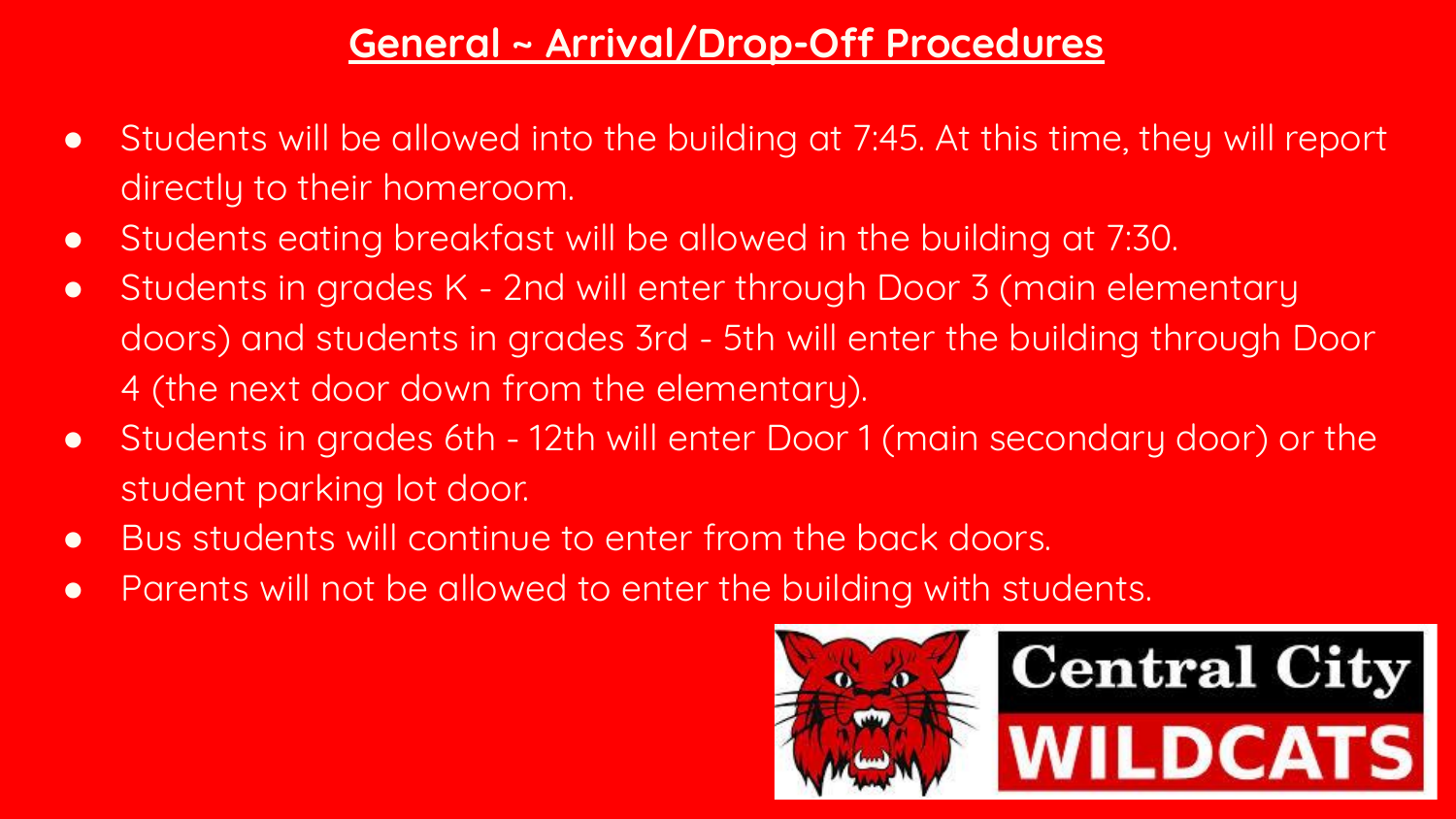#### **General ~ Volunteers/Visitors**

- Volunteers and visitors will not be allowed in the building at this time. This includes but is not limited to: classroom volunteers, lunch visitors, classroom guests and non-essential visitors for other reasons.
- If a student needs to be picked up early, students will exit the building with an adult supervising. Please watch for more details regarding this new procedure.